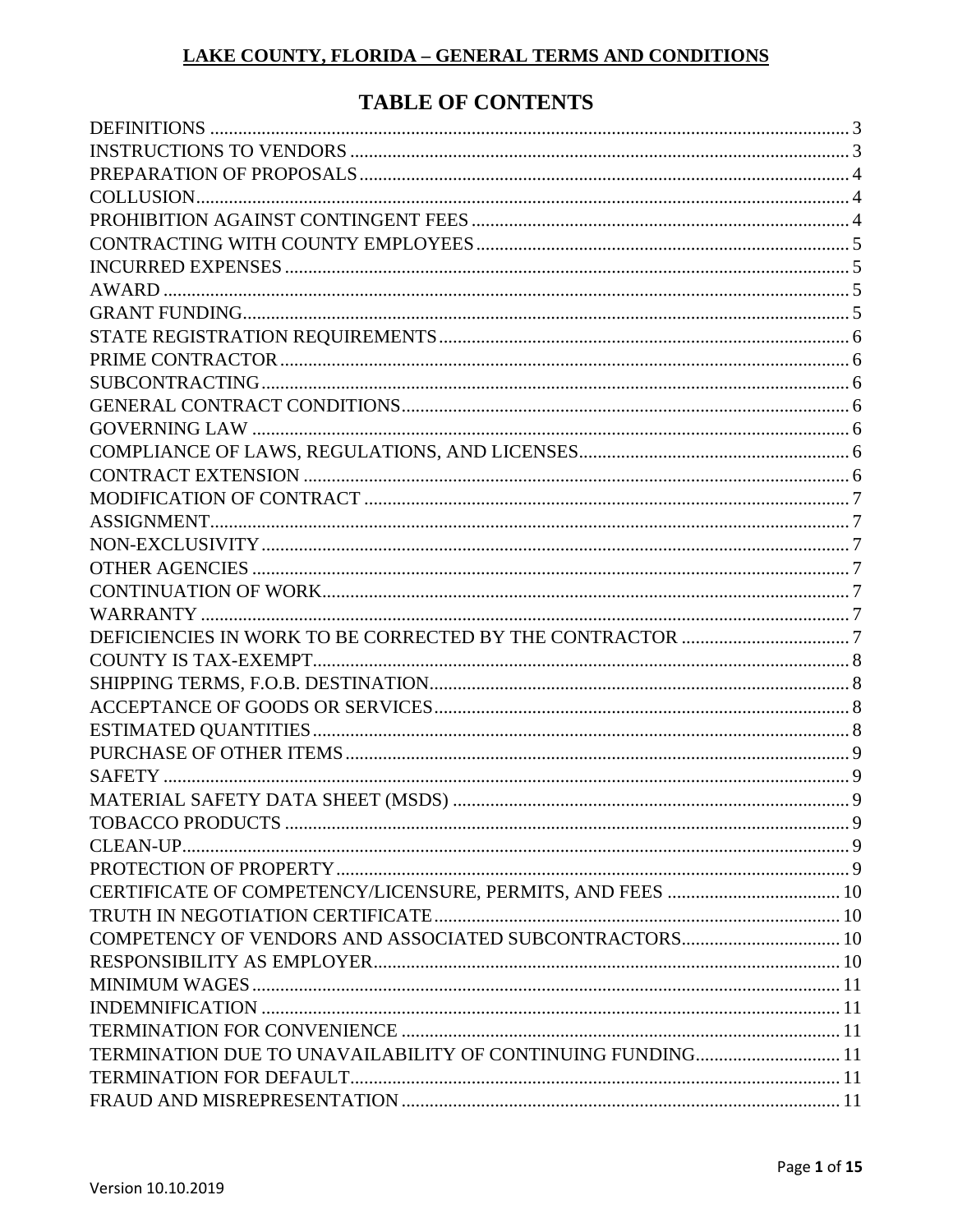| HEALTH INSURANCE PORTABILITY AND ACCOUNTABILITY ACT (HIPPA)  14 |  |
|-----------------------------------------------------------------|--|
|                                                                 |  |
|                                                                 |  |
|                                                                 |  |
|                                                                 |  |
|                                                                 |  |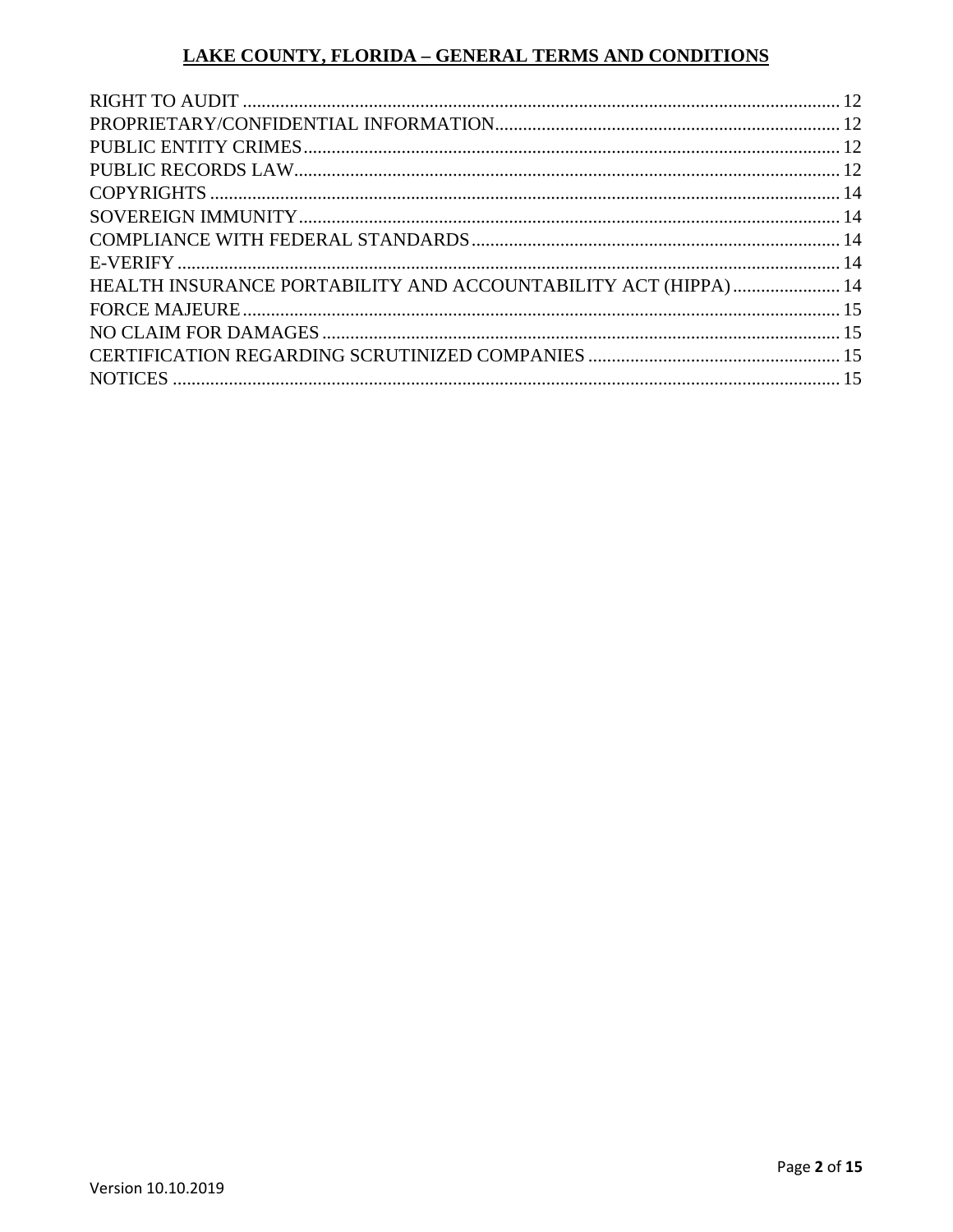#### <span id="page-2-0"></span>**DEFINITIONS**

**Contract:** The agreement to perform the services set forth in a document signed by both parties with any attachments specifically incorporated.

**Contractor:** The vendor to whom award has been made.

**County:** Lake County, Florida, a political subdivision of the State of Florida.

**Proposal:** Any offer submitted in response to a solicitation.

**Solicitation:** The written document requesting bids, quotes, or proposals from the marketplace.

**Vendor:** Any entity responding to a solicitation or performing under any resulting contract.

#### <span id="page-2-1"></span>**INSTRUCTIONS TO VENDORS**

- A. Vendor Qualification: The County requires Vendors provide evidence of compliance with the requirements below upon request:
	- 1. Disclosure of Employment.
	- 2. Disclosure of Ownership.
	- 3. Drug-Free Workplace.
	- 4. W-9 and 8109 Forms as required by the Internal Revenue Service.
	- 5. Americans with Disabilities Act (ADA).
	- 6. Conflict of Interest.
	- 7. Debarment Disclosure Affidavit.
	- 8. Nondiscrimination.
	- 9. Family Leave.
	- 10. Antitrust Laws By acceptance of any contract, the Vendor agrees to comply with all applicable antitrust laws.
- B. Public Entity Crimes: Pursuant to Section 287.133, Florida Statutes, a person or affiliate who has been placed on the convicted vendor list following a conviction of a public entity crime may not be awarded or perform work as a contractor, supplier, subcontractor, or contractor under a contract with any public entity in excess of the threshold amount provided in Section 287.017, Florida Statutes, for Category Two for a period of thirty-six (36) months from the date of being placed on the convicted vendor list.
- C. Contents of Solicitation and Vendors' Responsibilities: The Vendor shall be thoroughly familiar with the requirements of this solicitation. Ignorance of these matters by the Vendor will not be accepted as a basis for varying the requirements of the County, or the compensation to be paid.
- E. Restricted Discussions: From the date of solicitation issuance until final County action, Vendors will not discuss any part of the solicitation with any employee, agent, or other representative of the County except as expressly authorized by the designated procurement representative. The only communications that will be considered pertinent to a solicitation are appropriately signed written documents from the Vendor to the designated procurement representative and any relevant written document promulgated by the designated procurement representative.
- F.Changes to Proposal: Prior to the scheduled due date, a Vendor may change its Proposal by submitting a new one with a letter on the firm's letterhead, signed by an authorized agent stating that the new submittal replaces the original. The new submittal must contain the letter and all information as required in the solicitation.
- G. Withdrawal of Proposal: A Proposal will be irrevocable unless it is withdrawn as provided in a solicitation. A Proposal may be withdrawn, either physically or by written notice, at any time prior to solicitation award. If withdrawn by written notice, that notice must be addressed to, and received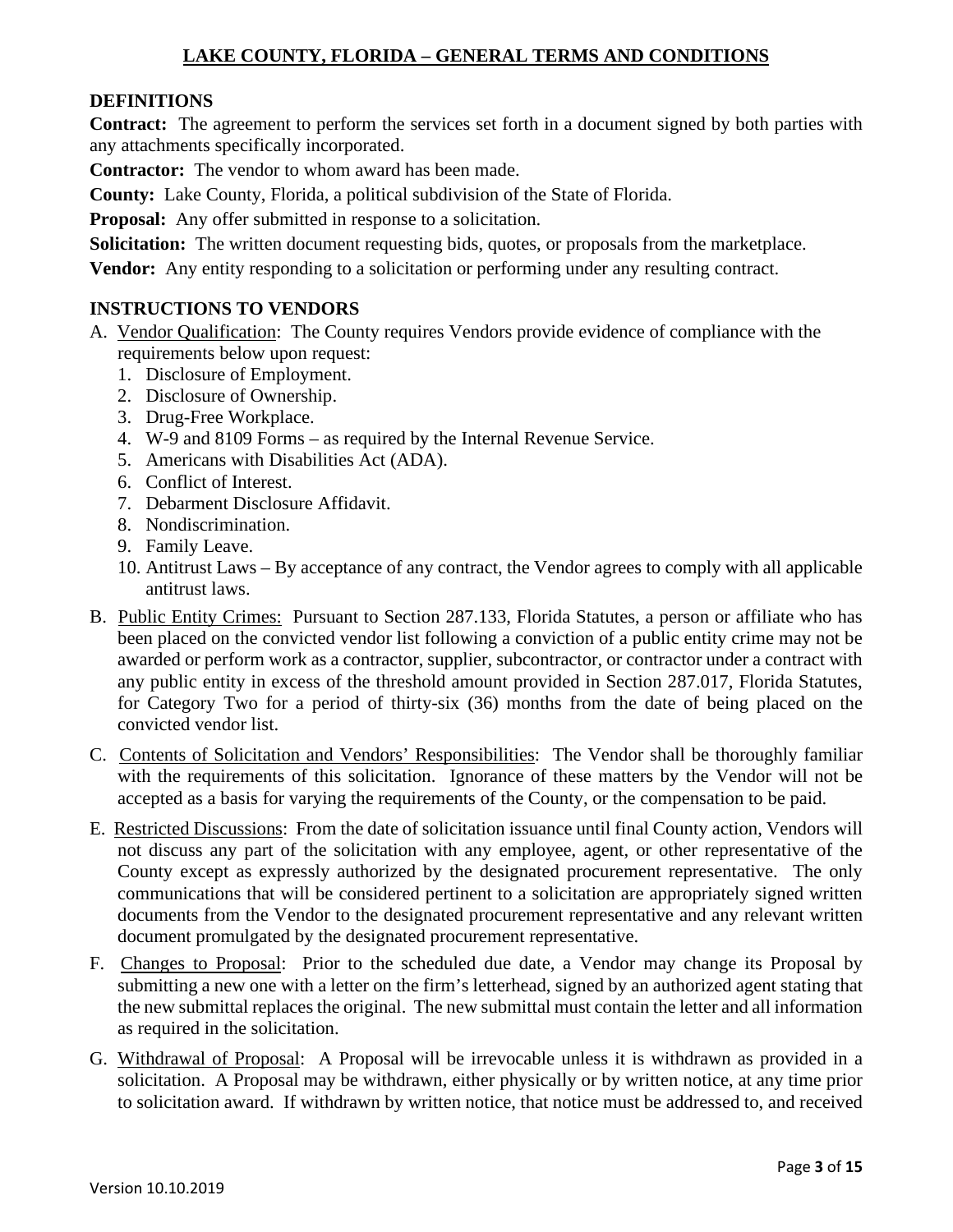by, the designated procurement representative. The letter must be on company letterhead and signed by an authorized agent of the Vendor.

- H. Conflicts within the Solicitation: Where there appears to be a conflict between the General Terms and Conditions, Special Conditions, the Technical Specifications, the Pricing Section, or any addendum issued, the order of precedence will be: the last addendum issued, the Proposal Price Section, the Technical Specifications, the Special Conditions, and then the General Terms and Conditions. It is incumbent upon the Vendor to identify such conflicts to the designated procurement representative prior to the Proposal due date.
- I. Prompt Payment Terms: Payment for all purchases by County agencies will be made in a timely manner and interest payments will be made on late payments in accordance with Part VII, Chapter 218, Florida Statutes, known as the Florida Prompt Payment Act. The Vendor may offer cash discounts for prompt payments; however, such discounts will not be considered in determining the lowest price during Proposal evaluation.

#### <span id="page-3-0"></span>**PREPARATION OF PROPOSALS**

- A. The pricing section of a solicitation defines requirements of items to be purchased and must be completed and submitted with the Proposal. Use of any other form or alteration of the form may result in rejection of the Proposal.
- B. The Proposal submitted must be legible. Vendors shall type or use an ink to complete the Proposal. All changes must be crossed out and initialed in ink. Failure to comply with these requirements may cause the bid to be rejected.
- C. An authorized agent of the Vendor's firm must sign the Proposal. The County may reject any Proposal not signed by an authorized agent.
- D. The Vendor may submit alternate Proposals for the same solicitation provided that such offer is allowable under the terms and conditions. The alternate Proposal must meet or exceed the minimum requirements and be submitted as a separate Proposal marked "Alternate Proposal".
- E. When there is a discrepancy between the unit prices and any extended prices, the unit prices will prevail.
- F. Any Proposal received after the designated receipt date will be considered late and will not be considered for award.

#### <span id="page-3-1"></span>**COLLUSION**

Where two (2) or more related parties each submit a Proposal for the same contract, such Proposals will be presumed to be collusive. "Related parties" mean the Vendor or the principals of the Vendor which have a direct or indirect ownership interest in another Vendor for the same contract or in which a parent company or the principals of the parent company of one Vendor have a direct or indirect ownership interest in another Vendor for the same contract. Furthermore, any prior understanding, agreement, or connection between two (2) or more corporations, firms, or persons submitting a Proposal for the same materials, supplies, services, or equipment will also be presumed to be collusive. Proposals found to be collusive will be rejected. Vendors which have been found to have engaged in collusion may be considered non-responsible and may be suspended or debarred. Any contract resulting from collusive bidding may be terminated for default.

#### <span id="page-3-2"></span>**PROHIBITION AGAINST CONTINGENT FEES**

The Vendor warrants that they have not employed or retained any company or person, other than a bona fide employee working solely for the Vendor to solicit or secure the Contract and that they have not paid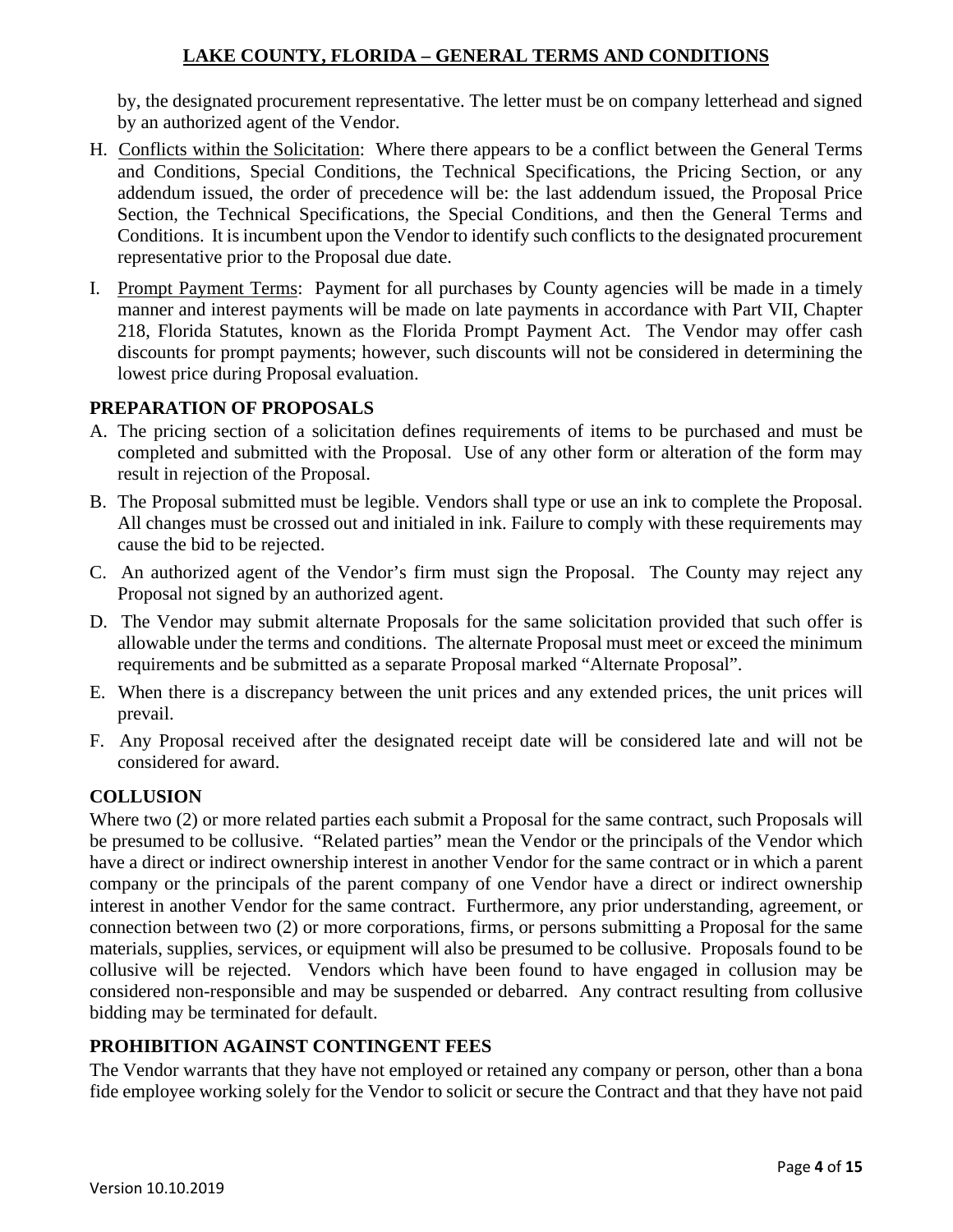or agreed to pay any person, company, corporation, individual, or firm, other than a bona fide employee working solely for the Vendor, any consideration contingent upon or resulting from the award or making of the Contract.

## <span id="page-4-0"></span>**CONTRACTING WITH COUNTY EMPLOYEES**

Any County employee or immediate family member seeking to contract with the County shall seek a conflict of interest opinion from the County Attorney prior to submittal of a Proposal. The affected employee shall disclose the employee's assigned function within the County and interest or the interest of his or her immediate family in the proposed contract and the nature of the intended contract.

#### <span id="page-4-1"></span>**INCURRED EXPENSES**

A solicitation does not commit the County to make an award nor will the County be responsible for any cost or expense which may be incurred by any Vendor in preparing and submitting a Proposal, or any cost or expense incurred by any Vendor prior to the execution of a purchase order or contract.

## <span id="page-4-2"></span>**AWARD**

- A. The Contract resulting from a solicitation may be awarded to the responsible Vendor which submits a Proposal determined to provide the best value to the County with price, technical, and other applicable factors considered. The County reserves the right to reject any and all Proposals, to waive irregularities or technicalities, and to re-advertise for all or any part of this solicitation as deemed in its best interest. The County will be the sole judge of its best interest.
- B. When there are multiple line items in a solicitation, the County reserves the right to award on an individual item basis, any combination of items, total low bid, or in whichever manner deemed in the best interest of the County. This provision specifically supersedes any method of award criteria stated in the solicitation when such action is necessary to protect the best interests of the County.
- C. The County reserves the right to reject any and all Proposals if it is determined that prices are excessive or determined to be unreasonable, or it is otherwise determined to be in the County's best interest to do so.
- D. Award of a solicitation will be made to firms satisfying all necessary legal requirements to do business with the County. The County may conduct a pre-award inspection of the Vendor's site or hold a pre-award qualification hearing to determine if the Vendor is capable of performing the requirements of a solicitation.
- E. The Vendor's performance as a Contractor or subcontractor on previous County contracts will be considered in evaluating the responsibility of the Vendor.
- F. Any tie situations will be resolved in consonance with current written procedure in that regard.
- G. Award of the contract resulting from this solicitation may be predicated on compliance with and submittal of all required documents as stipulated in the solicitation.
- H. A Vendor wishing to protest any award decision resulting from a solicitation may do so per the [Procurement Protest Procedures site.](https://www.lakecountyfl.gov/documents/procurement/Procurement_Protest_Procedures.pdf)

## <span id="page-4-3"></span>**GRANT FUNDING**

In the event any part of a Contract is to be funded by federal, state, or other local agency monies, the Vendor hereby agrees to comply with all requirements of the funding entity applicable to the use of the monies, including full application of requirements involving the use of minority firms, women's business enterprises, and labor surplus area firms. Contractors are advised that payments under the Contract may be withheld pending completion and submission of all required forms and documents required of the Contractor pursuant to the grant funding requirements.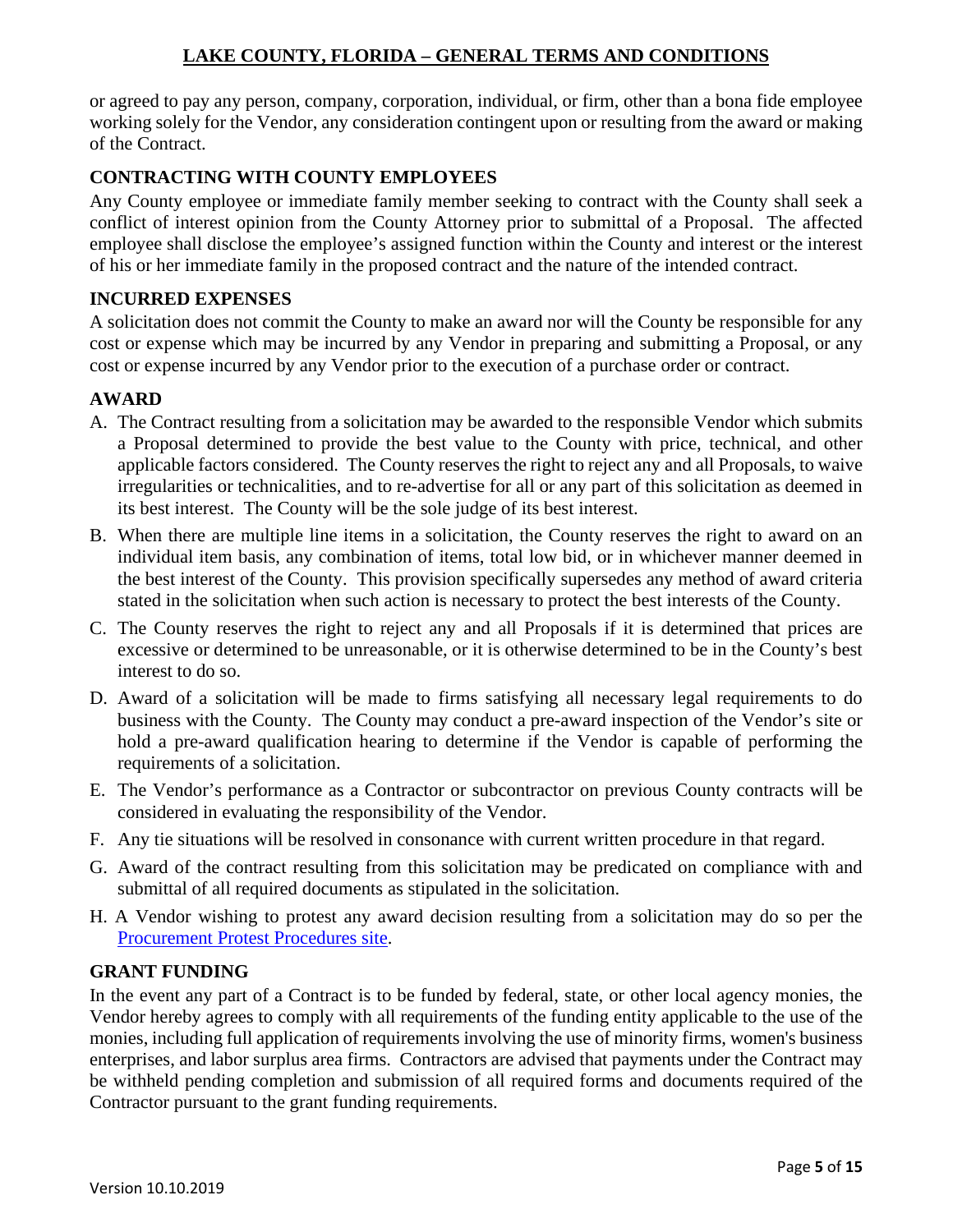## <span id="page-5-0"></span>**STATE REGISTRATION REQUIREMENTS**

Any entity conducting business in Florida shall either be registered or have applied for registration with the Florida Department of State in accordance with Florida law, unless exempt from registration. A copy of the registration may be required prior to award of a Contract. Additional information is available from the Florida Department of State, Division of Corporations, by visiting the [Florida Department of](http://www.dos.state.fl.us/)  [State home page.](http://www.dos.state.fl.us/)

#### <span id="page-5-1"></span>**PRIME CONTRACTOR**

The Vendor awarded a Contract shall act as the Prime Contractor and will assume full responsibility for the successful performance under the Contract. The Vendor will be considered the sole point of contact regarding meeting all requirements of the Contract. All subcontractors may be subject to advance review by the County regarding competency and security concerns. No change in subcontractors may be made without the consent of the County after the award of the Contract. Vendor will be responsible for all insurance, permits, licenses, and related matters for any and all subcontractors. County may require the Vendor to provide any insurance certificates required by the work to be performed even if the subcontractor is self-insured.

#### <span id="page-5-2"></span>**SUBCONTRACTING**

Unless otherwise stipulated in a solicitation, the Contractor shall not subcontract any portion of the work without the prior written consent of the County. Subcontracting without the prior consent of the County may result in termination of the Contract for default.

## <span id="page-5-3"></span>**GENERAL CONTRACT CONDITIONS**

The Contract will be binding upon and will inure to the benefit of each of the parties and of their respective successors and permitted assigns. The Contract may not be amended, released, discharged, rescinded or abandoned, except by a written instrument duly executed by the parties. The failure of any party at any time to enforce any of the provisions of the Contract will in no way constitute or be construed as a waiver of such provision or of any other provision of the Contract, nor in any way affect the validity of, or the right to enforce, each and every provision of the Contract. Any dispute arising during Contract performance that is not readily rectified by coordination between the Vendor and the County user department will be referred to Procurement Services.

#### <span id="page-5-4"></span>**GOVERNING LAW**

The interpretation, effect, and validity of any contract will be governed by the laws and regulations of the State of Florida, and Lake County, Florida. Venue of any court action will be solely in Lake County, Florida. The vendor hereby waives its right to a jury trial.

#### <span id="page-5-5"></span>**COMPLIANCE OF LAWS, REGULATIONS, AND LICENSES**

The Vendor shall comply with all federal, state, and local laws and regulations applicable to provision of the goods or services specified in a solicitation. During the term of a Contract, the Vendor assures that it is in compliance with Title VII of the 1964 Civil Rights Act, as amended, and the Florida Civil Rights Act of 1992, in that the Vendor does not on the grounds of race, color, national origin, religion, sex, age, disability or marital status, discrimination in any form or manner against its employees or applicants for employment. The Vendor understands that any Contract is conditioned upon the veracity of this statement.

#### <span id="page-5-6"></span>**CONTRACT EXTENSION**

The County has the unilateral option to extend a Contract for up to ninety (90) calendar days beyond the current Contract period. In such event, the County will notify the Vendor in writing of such extensions.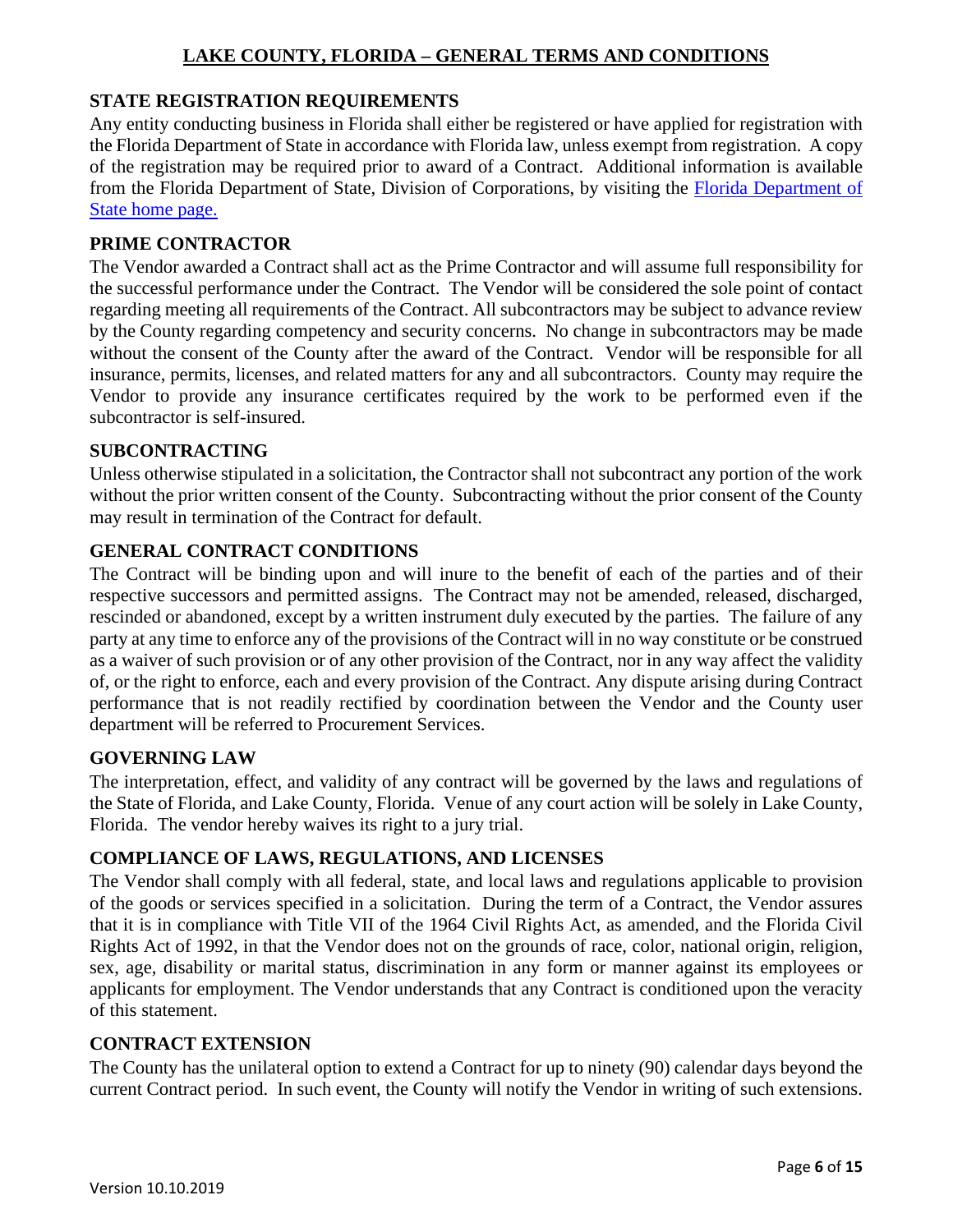The Contract may be extended beyond the initial ninety (90) day extension upon mutual agreement between the County and the Contractor. Exercise of the above options requires the prior approval of the Procurement Services Director.

## <span id="page-6-0"></span>**MODIFICATION OF CONTRACT**

Any Contract resulting from a solicitation may be modified by mutual consent of duly authorized parties, in writing through the issuance of a modification to the Contract or purchase order as appropriate. This presumes the modification itself is in compliance with all applicable County procedures.

#### <span id="page-6-1"></span>**ASSIGNMENT**

The Contractor shall not assign or transfer any Contract resulting from a solicitation, including any rights, title or interest in the Contract, or its power to execute such Contract to any entity without the prior written consent of the County. This provision includes any acquisition or hostile takeover of the Contractor. Failure to comply in these regards may result in termination of the Contract for default.

#### <span id="page-6-2"></span>**NON-EXCLUSIVITY**

It is the intent of the County to enter into an agreement that will satisfy its needs as described within a solicitation. However, the County reserves the right to perform, or cause to be performed, all or any of the work and services described in a solicitation in the manner deemed to represent its best interests. In no case will the County be liable for billings in excess of the quantity of goods or services provided under the Contract.

#### <span id="page-6-3"></span>**OTHER AGENCIES**

Other governmental agencies may make purchases in accordance with the Contract with Contractor consent. Purchases are governed by the Contract's terms and conditions except for the change in agency name. Each agency will be responsible and liable for its own purchases for materials or services received.

#### <span id="page-6-4"></span>**CONTINUATION OF WORK**

Any work that commences prior to, and will extend, beyond the expiration date of any Contract period must, unless terminated by mutual written agreement between the County and the Contractor, continue until completion without change to the then current prices, terms and conditions.

#### <span id="page-6-5"></span>**WARRANTY**

All warranties express and implied, must be made available to the County for goods and services covered by a solicitation. All goods furnished must be fully guaranteed by the Vendor against factory defects and workmanship. They will be covered by the most favorable commercial warranty given for comparable quantities of products or services and the rights and remedies provided in the Contract will be in addition to the warranty and do not limit any right afforded to the County by any other provision of a solicitation. Contractor shall correct any and all apparent and latent defects that may occur within the manufacturer's standard warranty period at no expense to the County. The special conditions of a solicitation may supersede the manufacturer's standard warranty.

#### <span id="page-6-6"></span>**DEFICIENCIES IN WORK TO BE CORRECTED BY THE CONTRACTOR**

Contractor shall promptly correct all apparent and latent deficiencies or defects in work, or any work that fails to conform to the Contract documents regardless of project completion status. All corrections must be made within seven (7) calendar days after such rejected defects, deficiencies, or nonconformances are verbally reported to the Contractor by the County's project administrator. Contractor must bear all costs of correcting such rejected work. If the Contractor fails to correct the work within the period specified, the County may, at its discretion, notify the Contractor, in writing, that the Contractor is subject to contractual default provisions if the corrections are not completed to the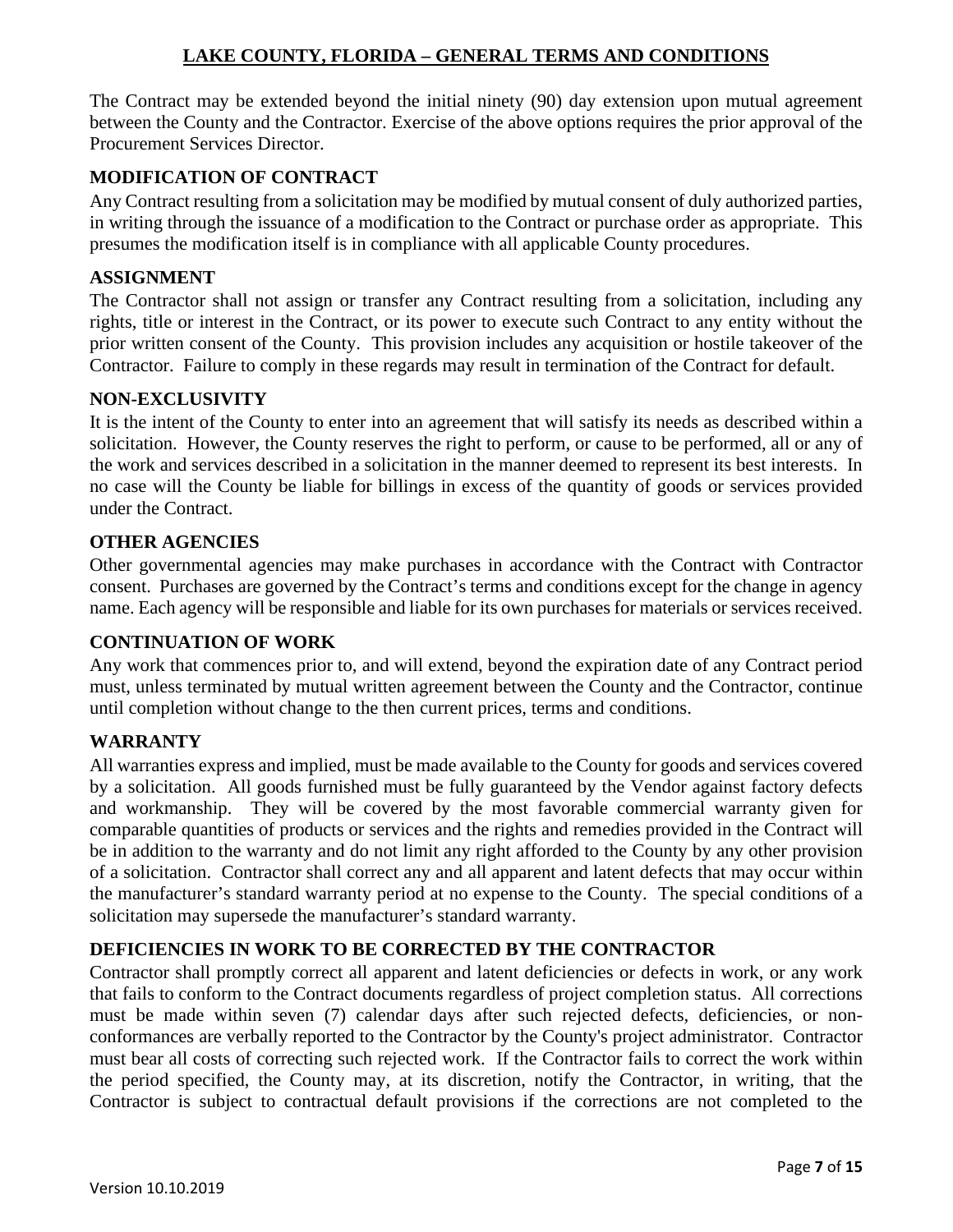satisfaction of the County within seven (7) calendar days of receipt of the notice. If the Contractor fails to correct the work within the period specified in the notice, the County may place the Contractor in default, obtain the services of another Contractor to correct the deficiencies, and charge the incumbent Contractor for these costs, either through a deduction from the final payment owed to the Contractor or through invoicing. If the Contractor fails to honor this invoice or credit memo, the County may terminate the contract for default.

#### <span id="page-7-0"></span>**COUNTY IS TAX-EXEMPT**

When purchasing on a direct basis, the County is generally exempt from Federal Excise Taxes and all State of Florida sales and use taxes (85-8013874700C-1). Visit [Lake County Tax Exemption Certificate](http://bccnet.lakecountyfl.gov/documents/finance/forms/Tax_Exemption_Form.pdf)  [page](http://bccnet.lakecountyfl.gov/documents/finance/forms/Tax_Exemption_Form.pdf) to print a copy of the certificate. Except for items specifically identified by the Vendor and accepted by the County for direct County purchase under the Sales Tax Recovery Program, Contractors doing business with the County are not exempt from paying sales tax to their suppliers for materials to fulfill contractual obligations with the County, nor will any Contractor be authorized to use any of the County's Tax Exemptions in securing such materials.

## <span id="page-7-1"></span>**SHIPPING TERMS, F.O.B. DESTINATION**

The F.O.B. point for any product ordered as a result of a solicitation will be F.O.B.: DESTINATION – Inside Delivery, FREIGHT ALLOWED**.** The County will not consider any Proposal showing a F.O.B. point other than F.O.B.: Destination – Inside Delivery.

## <span id="page-7-2"></span>**ACCEPTANCE OF GOODS OR SERVICES**

The products delivered as a result of a solicitation will remain the property of the Contractor, and services rendered under the Contract will not be deemed complete, until a physical inspection and actual usage of the products or services is accepted by the County and must be in compliance with the terms in the contract, fully in accord with the specifications and of the highest quality.

Any goods or services purchased as a result of a solicitation or Contract may be tested/inspected for compliance with specifications. In the event that any aspect of the goods or services provided is found to be defective or does not conform to the specifications, the County reserves the right to terminate the Contract or initiate corrective action on the part of the Contractor, to include return of any non-compliant goods to the Contractor at the Contractor's expense**,** requiring the Contractor to either provide a direct replacement for the item, or a full credit for the returned item. The Contractor shall not assess any additional charges for any conforming action taken by the County under this clause. The County will not be responsible to pay for any product or service that does not conform to the Contract specifications.

In addition, any defective product or service or any product or service not delivered or performed by the date specified in a purchase order or Contract, may be procured by the County on the open market, and any increase in cost may be charged against the Contractor. Any cost incurred by the County in any reprocurement plus any increased product or service cost will be withheld from any monies owed to the Vendor by the County for any Contract or financial obligation.

## <span id="page-7-3"></span>**ESTIMATED QUANTITIES**

Estimated quantities or dollars are for the Vendor's guidance only and may be used in the award evaluation process. No guarantee is expressed or implied as to quantities or dollar value that will be used during the Contract period. The County is not obligated to place any order for a given amount subsequent to the award of a solicitation. In no event will the County be liable for payments in excess of the amount due for quantities of goods or services actually ordered.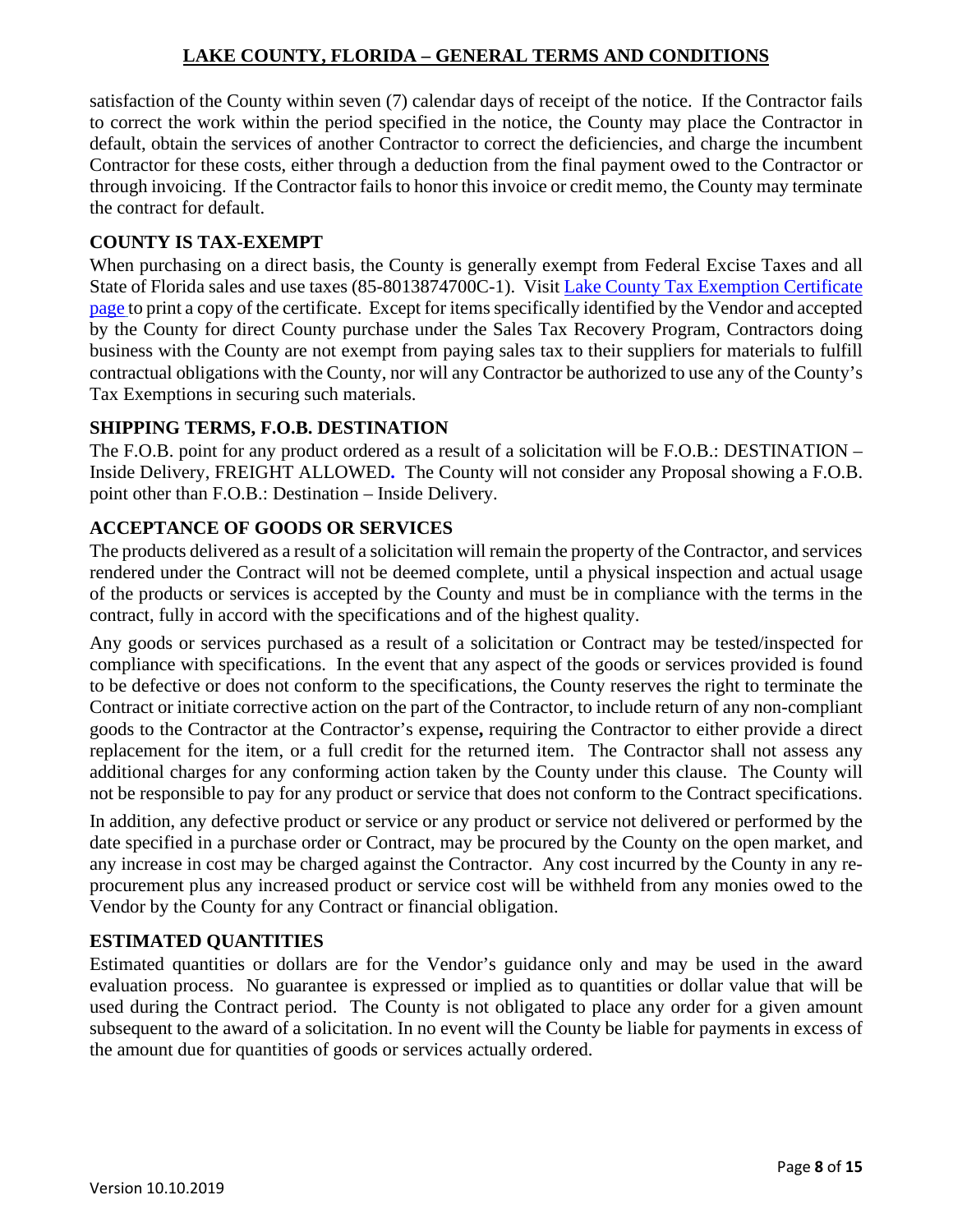## <span id="page-8-0"></span>**PURCHASE OF OTHER ITEMS**

While the County has listed all major items within a solicitation, there may be ancillary or similar items purchased by the County during the term of a Contract. The Contractor will provide a price quote for the ancillary items. The County may request price quotes from all Contractors under Contract if there are multiple Contracts. The County reserves the right to award these ancillary items to the primary Contractor, another Contract Contractor based on the lowest price quoted, or to acquire the items through a separate solicitation.

Although a Contract may identify specific locations to be serviced, it is hereby agreed and understood that any County department or facility may be added or deleted to the Contract at the option of the County. The location change will be addressed by formal Contract modification. The County may obtain price quotes for the additional facilities from other Vendors in the event that fair and reasonable pricing is not obtained from the Contractor, or for other reasons at the County's discretion. It is hereby agreed and understood that the County may delete service locations when such service is no longer required, upon fourteen (14) calendar days' written notice to the Contractor.

#### <span id="page-8-1"></span>**SAFETY**

The Contractor will be responsible for initiating, maintaining, and supervising all safety precautions and programs in connection with the work and for complying with all requirements of the Occupational Safety and Health Administration Act (OSHA). The Contractor shall take all necessary precautions for the safety of and shall provide the necessary protection to prevent damage, injury, or loss to persons or property.

The Contractor shall provide all standard equipment, work operations, safety equipment, personal protective equipment, and lighting required or mandated by State, Federal, OSHA, or Americans with Disabilities Act of 1990 (ADA) regulations.

The Contractor shall designate a competent person of its organization whose duty will be the prevention of accidents at the site. This person must be literate and able to communicate fully in the English language because of the necessity to read job instructions and signs, as well as the need for conversing with County personnel. This person must be the Contractor's superintendent unless otherwise designated in writing by the Contractor to the Contract Manager.

## <span id="page-8-2"></span>**MATERIAL SAFETY DATA SHEET (MSDS)**

The Contractor is responsible to ensure the County has received the latest version of any MSDS required by 29 C.F.R. Section 1910.1200 with the first shipment of any hazardous material. The Contractor shall promptly provide a new MSDS to the County with the new information relevant to the specific material at any time the content of an MSDS is revised.

## <span id="page-8-3"></span>**TOBACCO PRODUCTS**

Tobacco use, including both smoke and smokeless tobacco is prohibited on County owned property.

## <span id="page-8-4"></span>**CLEAN-UP**

If applicable, all unusable materials and debris must be removed from the premises at the end of each workday and disposed of in an appropriate manner. The Vendor shall thoroughly clean up all areas where work has been involved as mutually agreed with the associated user department's project manager upon final completion.

#### <span id="page-8-5"></span>**PROTECTION OF PROPERTY**

All existing structures, utilities, services, roads, trees, shrubbery, and property in which the County has an interest must always be protected against damage or interrupted services by the Contractor during the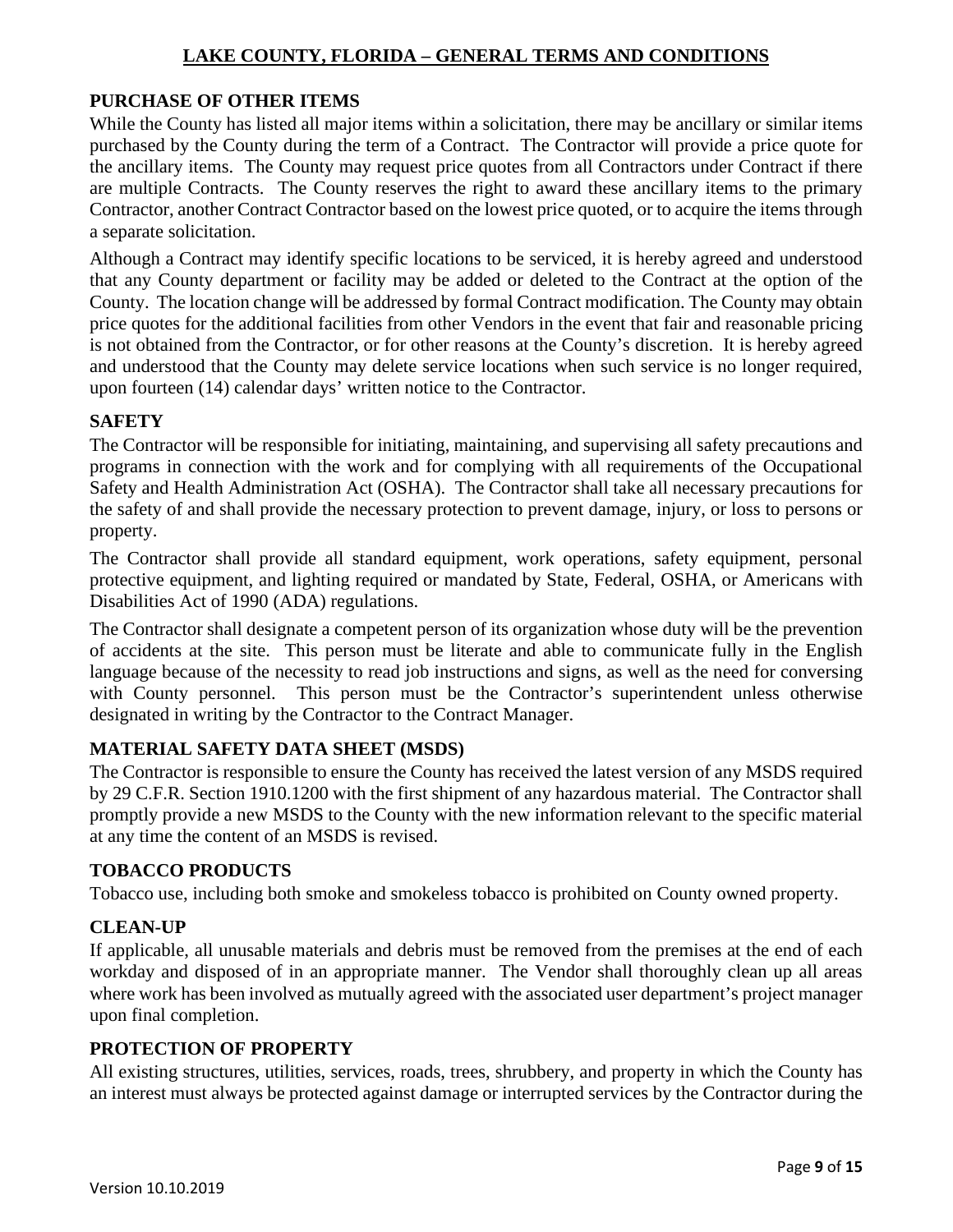term of a Contract. The Contractor will be held responsible for repairing or replacing property to the satisfaction of the County which is damaged by reason of the Vendor's operation on the property. In the event the Vendor fails to comply with these requirements, the County reserves the right to secure the required services and charge the costs of such services back to the Contractor.

## <span id="page-9-0"></span>**CERTIFICATE OF COMPETENCY/LICENSURE, PERMITS, AND FEES**

Any Vendor that submits an offer in response to a County solicitation shall, at the time of such offer if required, hold a valid Certificate of Competency or appropriate current license issued by the State or County Examining Board qualifying the Vendor to perform the work proposed. If work for other trades is required in conjunction with a solicitation and will be performed by subcontractors hired by the Vendor, an applicable Certificate of Competency/license issued to the subcontractors must be submitted with the Vendor's offer; provided, however, that the County may at its option and in its best interest, allow the Vendor to supply the subcontractors certificate/license to the County during the offer evaluation period. The Vendor is responsible to ensure that all required licenses, permits, and fees (to include any inspection fees) required for a project are obtained and paid for, and shall comply with all laws, ordinances, regulations, and building or other code requirements applicable to the work contemplated in a solicitation. Damages, penalties, or fines imposed on the County or the Vendor for failure to obtain required licenses, permits, inspection or other fees, or inspections will be borne by the Vendor.

## <span id="page-9-1"></span>**TRUTH IN NEGOTIATION CERTIFICATE**

Any organization awarded a Contract must execute a truth-in-negotiation certificate stating that the wage rates and other factual unit costs are accurate, complete, and current, at the time of contracting for each Contract that exceeds One Hundred Ninety-Five Thousand dollars (\$195,000.00). Any Contract requiring this certificate will contain a provision that the original Contract price and any additions will be adjusted to exclude any significant sums by which the County determines the Contract price was increased due to inaccurate, incomplete, or non-current wage rates and other factual unit costs. All such Contract adjustments will be made within one (1) year following the end of the Contract.

## <span id="page-9-2"></span>**COMPETENCY OF VENDORS AND ASSOCIATED SUBCONTRACTORS**

Proposals will be considered from firms which are regularly engaged in the business of providing or distributing the goods or services described in the solicitation, and who can produce evidence of a consistent satisfactory record of performance. The County may consider any evidence available to it of the financial, technical, and other qualifications and abilities of any Vendor responding under a solicitation, including past performance with the County. Vendors must have sufficient financial support and organization to ensure satisfactory delivery under the stated solicitation terms and conditions of any Contract awarded. In the event the Vendor intends to subcontract any part of its work or will obtain the goods specifically offered under the Contract from another source of supply; the Vendor may be required to verify the competency of its subcontractor or supplier. The County reserves the right, before awarding the Contract, to require a Vendor to submit such evidence of its or its subcontractor's qualifications.

## <span id="page-9-3"></span>**RESPONSIBILITY AS EMPLOYER**

The employees of the Contractor will always be considered its employees, and not an employees or agents of the County. The Contractor shall provide employees capable of performing the work as required. The County may require the Contractor to remove any employee it deems unacceptable. All employees of the Contractor may be required to wear appropriate identification.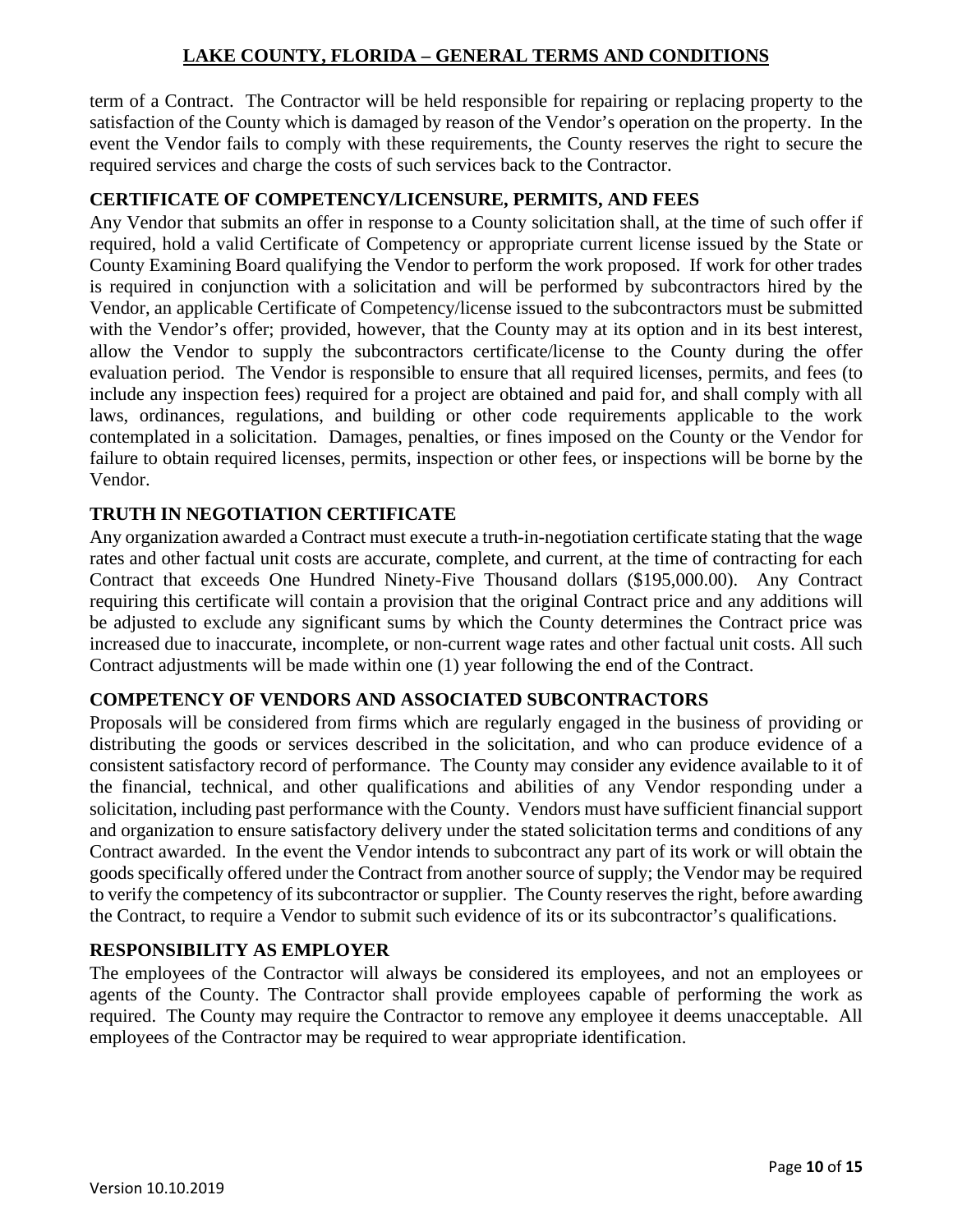#### <span id="page-10-0"></span>**MINIMUM WAGES**

Under the Contract, the wage rate paid to all laborers, mechanics and apprentices employed by the Contractor for the work under the Contract, must not be less than the prevailing wage rates for similar classifications of work as established by the Federal Government and enforced by the U.S. Department of Labor, Wages and Hours Division, and Florida's Minimum Wage requirements in Article X, Section 24 (f) of the Florida Constitution and enforced by the Florida Legislature by statute or the State Agency for Workforce Innovation by rule, whichever is higher.

#### <span id="page-10-1"></span>**INDEMNIFICATION**

To the extent permitted by law, the Contractor shall indemnify and hold harmless the County and its officers, employees, agents and instrumentalities from any and all liability, losses or damages, including attorneys' fees and costs of defense, which the County or its officers, employees, agents or instrumentalities may incur as a result of claims, demands, suits, causes of actions or proceedings of any kind or nature arising out of, relating to or resulting from the performance of the Contract by the Contractor or its employees, agents, servants, partners, principals or subcontractors. The Contractor shall pay all claims and losses in connection with those claims and losses, and shall investigate and defend all claims, suits or actions of any kind or nature in the name of the County, where applicable, including appellate proceedings, and shall pay all costs, judgments, and attorneys' fees which may be incurred. The Contractor expressly understands and agrees that any insurance protection required by the Contract or otherwise provided by the Contractor will in no way limit the responsibility to indemnify, keep and hold harmless and defend the County or its officers, employees, agents and instrumentalities as provided in a solicitation or any Contract arising from a solicitation.

#### <span id="page-10-2"></span>**TERMINATION FOR CONVENIENCE**

The County, at its sole discretion, reserves the right to terminate the Contract upon thirty (30) days' written notice. Upon receipt of such notice, the Contractor shall not incur any additional costs under the Contract. The County will be liable only for reasonable costs incurred by the Contractor prior to notice of termination. The County will be the sole judge of "reasonable costs."

## <span id="page-10-3"></span>**TERMINATION DUE TO UNAVAILABILITY OF CONTINUING FUNDING**

When funds are not appropriated or otherwise made available to support continuation of performance in a current or subsequent fiscal year, the Contract will be cancelled, and the Contractor will be reimbursed for the reasonable value of any non-recurring costs incurred amortized in the price of the supplies or services/tasks delivered under the contract.

#### <span id="page-10-4"></span>**TERMINATION FOR DEFAULT**

The County reserves the right to terminate any Contract arising from a solicitation, in part or in whole, or affect other appropriate remedy in the event the Contractor fails to perform in accordance with the terms and conditions stated in the Contract. The County further reserves the right to suspend or debar the Contractor in accordance with the County's ordinances, resolutions and administrative orders. The Contractor will be notified by letter of the County's intent to terminate and the Contractor will be given ten (10) days to cure the breach. In the event of termination for default, the County may procure the required goods and services from any source and use any method deemed in its best interest. All reprocurement costs will be borne by the Contractor.

#### <span id="page-10-5"></span>**FRAUD AND MISREPRESENTATION**

Any individual, corporation or other entity that attempts to meet its contractual obligations through fraud, misrepresentation or other material misstatement, may be debarred for up to five (5) years. The County as a further sanction may terminate or cancel any other Contracts with such individual, corporation or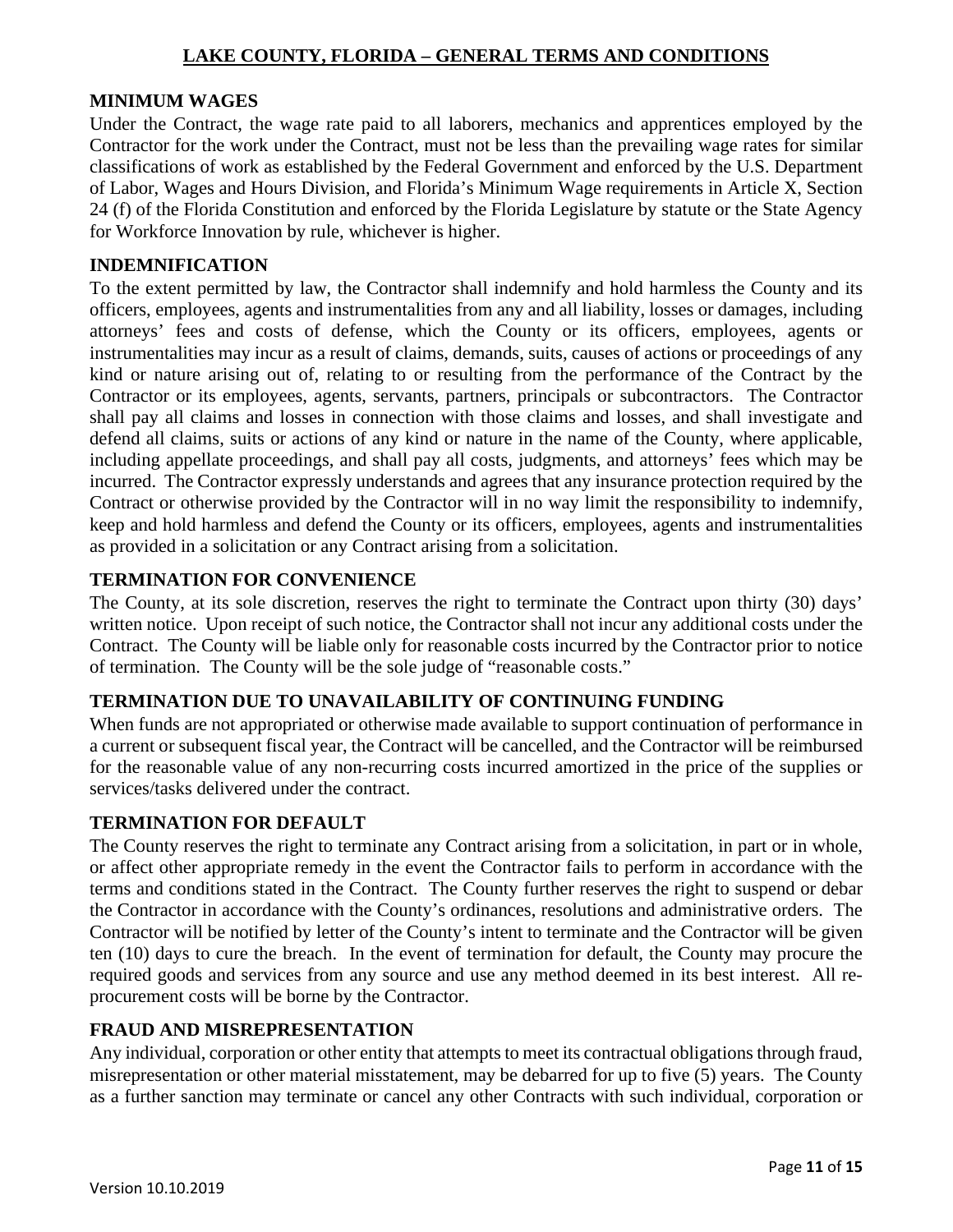entity with such Vendor held responsible for all direct or indirect costs associated with termination or cancellation, including attorneys' fees.

## <span id="page-11-0"></span>**RIGHT TO AUDIT**

The County reserves the right to require the Contractor to submit to an audit, by any auditor of the County's choosing. The Contractor shall provide access to all of its records, which relate directly or indirectly to this Agreement at its place of business during regular business hours. The Contractor shall retain all records pertaining to this Agreement and upon request make them available to the County for three (3) complete calendar years following expiration of the Agreement. The Contractor agrees to provide such assistance as may be necessary to facilitate the review or audit by the County to ensure compliance with applicable accounting and financial standards.

If the Contractor provides technology services, the Contractor must provide Statement of Standards for Attestations Engagements (SSAE) 16 or 18 and System and Service Organization Control (SOC) reports upon request by the County. The SOC reports must be full Type II reports that include the Contractor's description of control processes, and the independent auditor's evaluation of the design and operating effectiveness of controls. The cost of the reports will be paid by the Contractor.

If an audit inspection or examination pursuant to this section discloses overpricing or overcharges of any nature by the Contractor to the County in excess of one percent (1%) of the total contract billings, in addition to making adjustments for the overcharges, the reasonable actual cost of the County's audit must be reimbursed to the County by the Contractor. Any adjustments or payments which must be made as a result of any such audit or inspection of the Contractor's invoices or records must be made within a reasonable amount of time, but in no event may the time exceed ninety (90) calendar days, from presentation of the County's audit findings to the Contractor.

This provision is hereby considered to be included within, and applicable to, any subcontractor agreement entered into by the Contractor in performance of any work under this Agreement.

## <span id="page-11-1"></span>**PROPRIETARY/CONFIDENTIAL INFORMATION**

Vendors are hereby notified that all information submitted as part of a Proposal will be available for public inspection in compliance with Chapter 119 of the Florida Statutes (the "Public Record Act"). The Vendor should not submit any information in response to a solicitation which the Vendor considers proprietary or confidential. The submission of any information to the County in connection with a solicitation will be deemed a waiver from release of the submitted information unless such information is exempt or confidential under the Public Records Act.

# <span id="page-11-2"></span>**PUBLIC ENTITY CRIMES**

A person or affiliate who has been placed on the convicted vendor list following a conviction of a public entity crime may not be awarded or perform work as a contractor, supplier, subcontractor, or consultant under a contract with any public entity in excess of the threshold amount provided in Florida Statutes, Section 287.017 for Category Two for a period of thirty-six (36) months from the date of being placed on the convicted vendor list.

## <span id="page-11-3"></span>**PUBLIC RECORDS LAW**

Pursuant to section 119.0701(2)(a), Florida Statutes, the County is required to provide Contractor with this statement and establish the following requirements as contractual obligations pursuant to the Agreement:

# **IF THE CONTRACTOR HAS QUESTIONS REGARDING THE APPLICATION OF CHAPTER 119, FLORIDA STATUTES, TO THE CONTRACTOR'S DUTY**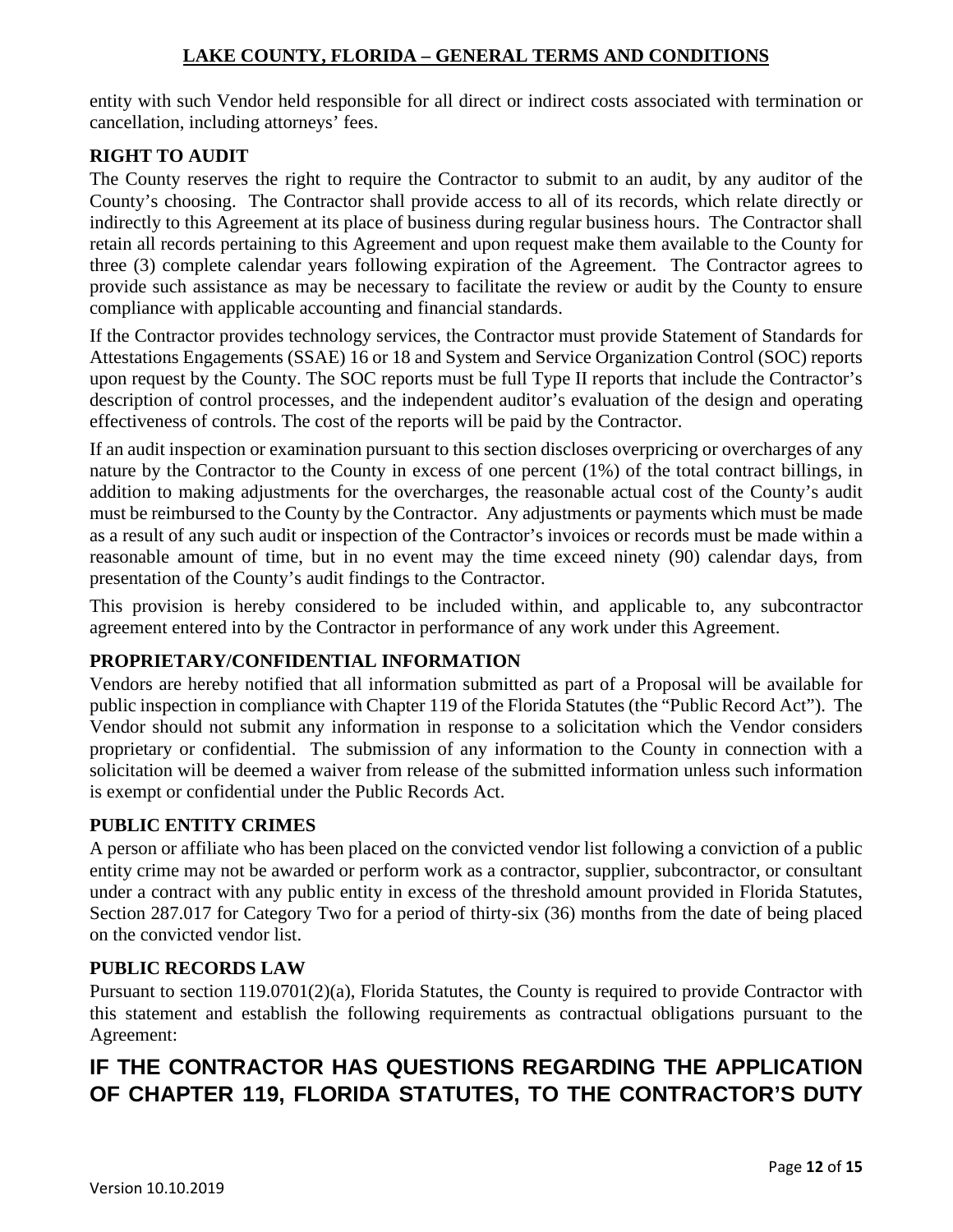# **TO PROVIDE PUBLIC RECORDS RELATING TO THIS SOLICITATION, CONTACT THE CUSTODIAN OF PUBLIC RECORDS AT 352-343-9839, [PURCHASING@LAKECOUNTYFL.GOV,](mailto:PURCHASING@LAKECOUNTYFL.GOV) by mail, Office of Procurement Services, Attn: Ron Falanga, P.O. Box 7800 Tavares, FL 32778.**

By entering into this Contract, Contractor acknowledges and agrees that any records maintained, generated, received, or kept in connection with, or related to the performance of services provided under, this Contract are public records subject to the public records disclosure requirements of section 119.07(1), Florida Statutes, and Article I, section 24 of the Florida Constitution. Pursuant to section 119.0701, Florida Statutes, any Contractor entering into a contract for services with the County is required to:

- A. Keep and maintain public records required by the County to perform the services and work provided pursuant to this Contract.
- B. Upon request from the County's custodian of public records, provide the County with a copy of the requested records or allow the records to be inspected or copied within a reasonable time at a cost that does not exceed the cost provided in Chapter 119, Florida Statutes, or as otherwise provided by law.
- C. Ensure that public records that are exempt or confidential and exempt from public records disclosure requirements are not disclosed except as authorized by law for the duration of the Contract term and following completion or termination of the Contract if the Contractor does not transfer the records to the County.
- D. Upon completion or termination of the Contract, transfer, at no cost, to the County all public records in the possession of the Contractor or keep and maintain public records required by the County to perform the service. If the Contractor transfers all public records to the County upon completion or termination of the Contract, the Contractor shall destroy any duplicate public records that are exempt or confidential and exempt from public records disclosure requirements. If the Contractor keeps and maintains public records upon completion or termination of the Contract, the Contractor shall meet all applicable requirements for retaining public records. All records stored electronically must be provided to the County, upon request from the County's custodian of public records, in a format that is compatible with the information technology systems of the County.

Requests to inspect or copy public records relating to the County's Contract for services must be made directly to the County. If Contractor receives any such request, Contractor shall instruct the requestor to contact the County. If the County does not possess the records requested, the County shall immediately notify the Contractor of such request, and the Contractor must provide the records to the County or otherwise allow the records to be inspected or copied within a reasonable time.

Contractor acknowledges that failure to provide the public records to the County within a reasonable time may be subject to penalties under section 119.10, Florida Statutes. Contractor further agrees not to release any records that are statutorily confidential or otherwise exempt from disclosure without first receiving prior written authorization from the County. Contractor shall indemnify, defend, and hold the County harmless for and against any and all claims, damage awards, and causes of action arising from the Contractor's failure to comply with the public records disclosure requirements of section 119.07(1), Florida Statutes, or by Contractor's failure to maintain public records that are exempt or confidential and exempt from the public records disclosure requirements, including, but not limited to, any third party claims or awards for attorney's fees and costs arising therefrom. Contractor authorizes County to seek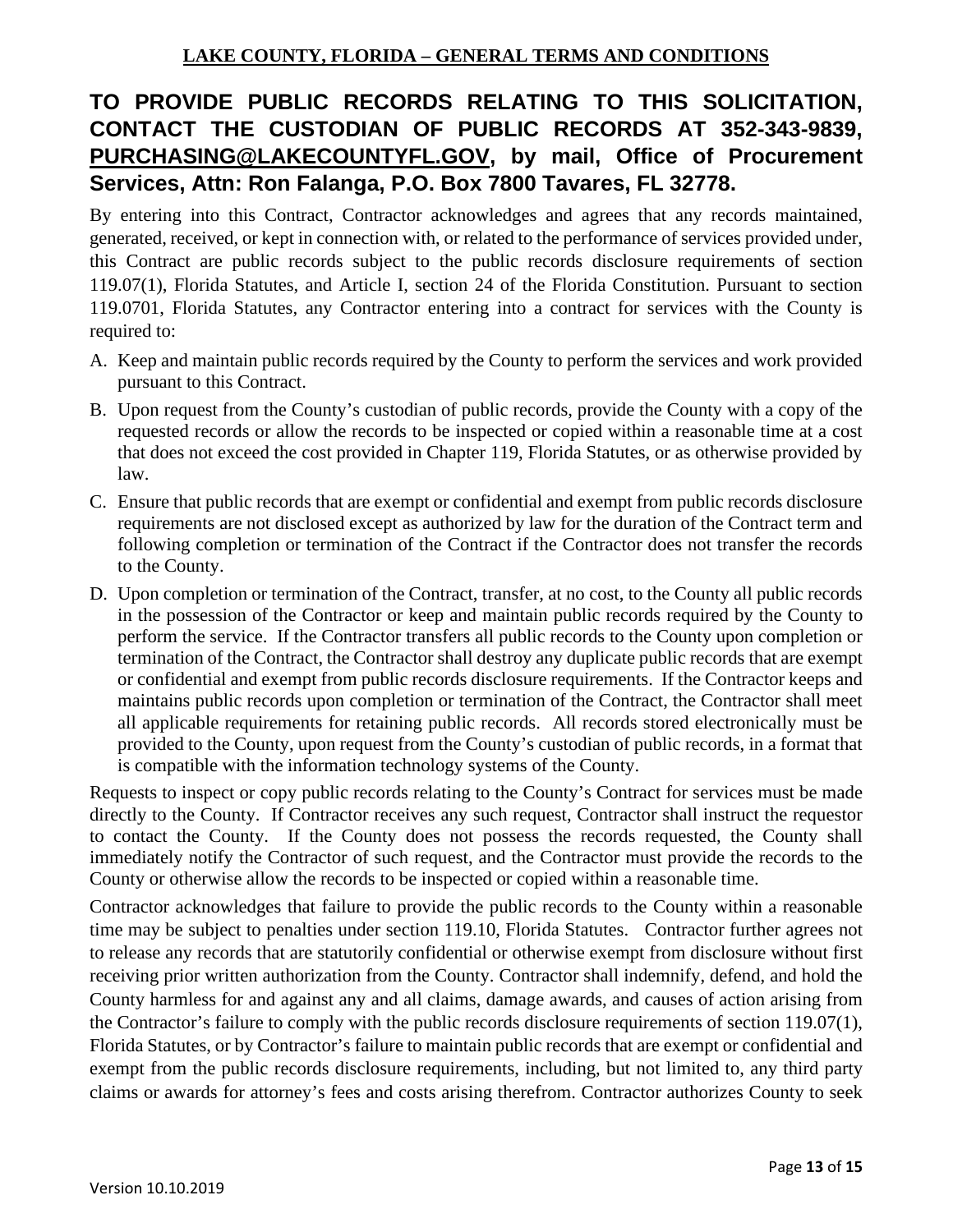declaratory, injunctive, or other appropriate relief against Contractor from a Circuit Court in Lake County on an expedited basis to enforce the requirements of this section.

#### <span id="page-13-0"></span>**COPYRIGHTS**

Any copyright derived from a Contract will belong to the author. The author and the Contractor shall expressly assign to the County nonexclusive, royalty free rights to use any and all information provided by the Contractor in any deliverable or report for the County's use which may include publishing in County documents and distribution as the County deems to be in its best interests. If anything included in any deliverable limits the rights of the County to use the information, the deliverable will be considered defective and not acceptable and the Contractor will not be eligible for any compensation.

#### <span id="page-13-1"></span>**SOVEREIGN IMMUNITY**

County expressly retains all rights, benefits and immunities of sovereign immunity in accordance with Section 768.28, Florida Statutes. Nothing PO will be deemed as a waiver of immunity or the limitations of liability of County beyond any statutory limited waiver of immunity or limits of liability. Nothing in this PO will inure to the benefit of any third party for the purpose of allowing any claim against County, which would otherwise be barred under the law.

## <span id="page-13-2"></span>**COMPLIANCE WITH FEDERAL STANDARDS**

All items to be purchased under a Contract must be in accordance with all governmental standards to include, but not be limited to, those issued by the Occupational Safety and Health Administration (OSHA), the National Institute of Occupational Safety Hazards (NIOSH), and the National Fire Protection Association (NFPA).

#### <span id="page-13-3"></span>**E-VERIFY**

Upon award of a Contract, the Contractor shall utilize the U.S. Department of Homeland Security's E-Verify system in accordance with the terms governing use of the system to confirm the employment eligibility of all new persons hired by the Contractor during the term of the Contract.

The Contractor shall include in all contracts with subcontractors performing work pursuant to any Contract, an express requirement that subcontractors utilize the U.S. Department of Homeland Security's E-Verify system in accordance with the terms governing use of the system to confirm the employment eligibility of all new employees hired by subcontractors during the term of the subcontract.

## <span id="page-13-4"></span>**HEALTH INSURANCE PORTABILITY AND ACCOUNTABILITY ACT (HIPPA)**

The Contractor may be required to execute a Business Associate Agreement, pursuant to the Health Insurance Portability and Accountability Act of 1996 (P.L. 104-191) (codified at 42 U.S.C. Section 1320d, *et. seq.*), and regulations contained in 45 C.F.R. Parts 160 and 164.

If the Contractor obtains any information governed by 42 U.S.C. Section 290dd-2 and the regulations implemented by the Substance Abuse and Mental Health Services Administration at 42 C.F.R. Part 2 (collectively referred to as the "SAMHSA regulations"), whether from the County or another source, while providing services to the County under this Agreement, the Contractor shall only use or disclose that information pursuant to the SAMHSA regulations.

The Contractor will also comply with any and all laws under the State of Florida governing the confidentiality of health information, including but not limited to records or other documents containing medical, mental health, or substance abuse information.